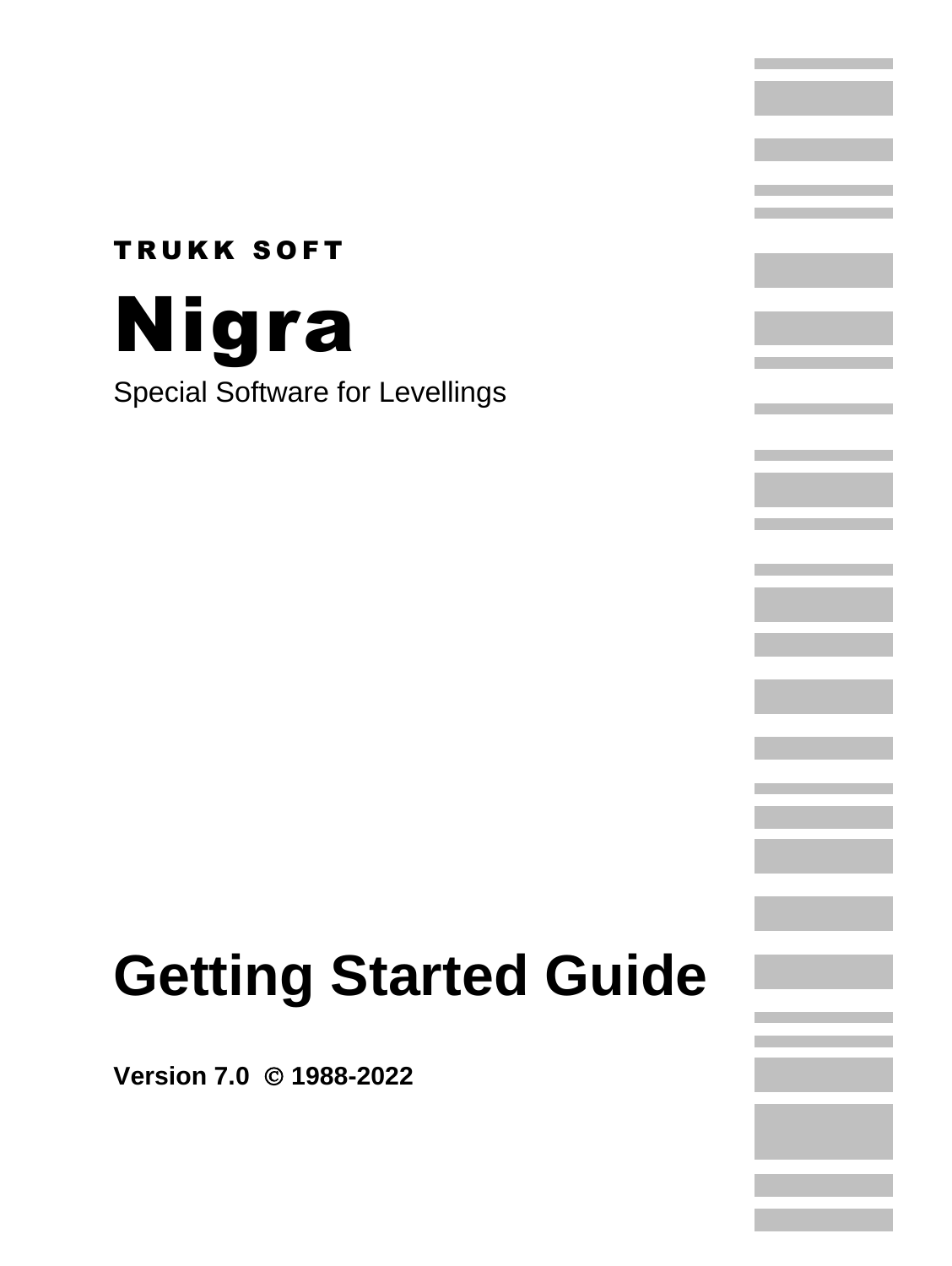All trade and product names are trademarks or registered trademarks of the respective producer.

Nigra is a registered trademark of Trukk Soft. The program and manual are both protected by law. The program may be copied for back-up purposes only. Reprints and copies of the manual are allowed for the own personal requirements. The use of the program is only allowed on the conditions of the license.

Nigra is the Windows version of the DOS software Delta.

Copyright © 1988-2022 Trukk Soft, Paracelsusstraße 49, 53757 Sankt Augustin, Germany e-mail: [mail@trukksoft.de](mailto:mail@trukksoft.de)

[https://www.trukksoft.de](https://www.trukksoft.de/)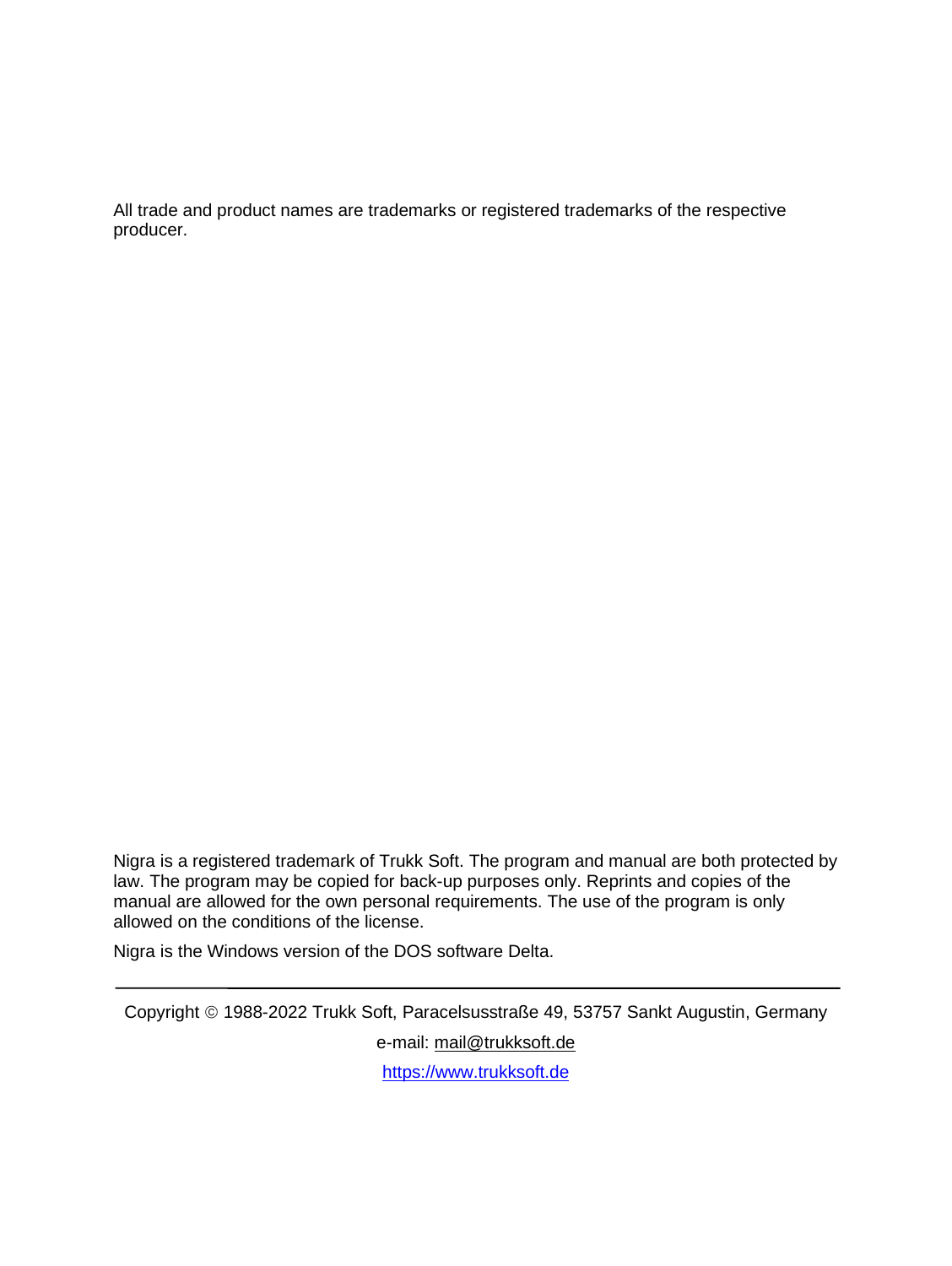### **Table of Contents**

<span id="page-2-0"></span>

| 1              |    |
|----------------|----|
| 1.1            |    |
| 1.2            |    |
| 1.3            |    |
| 1.4            |    |
| 1.5            |    |
| 1.6            |    |
| 1.7            |    |
| 1.8            |    |
| 1.9            |    |
| $\overline{2}$ |    |
| 2.1            |    |
| 2.2            |    |
| 2.3            |    |
| 2.4            |    |
| <b>Index</b>   | 18 |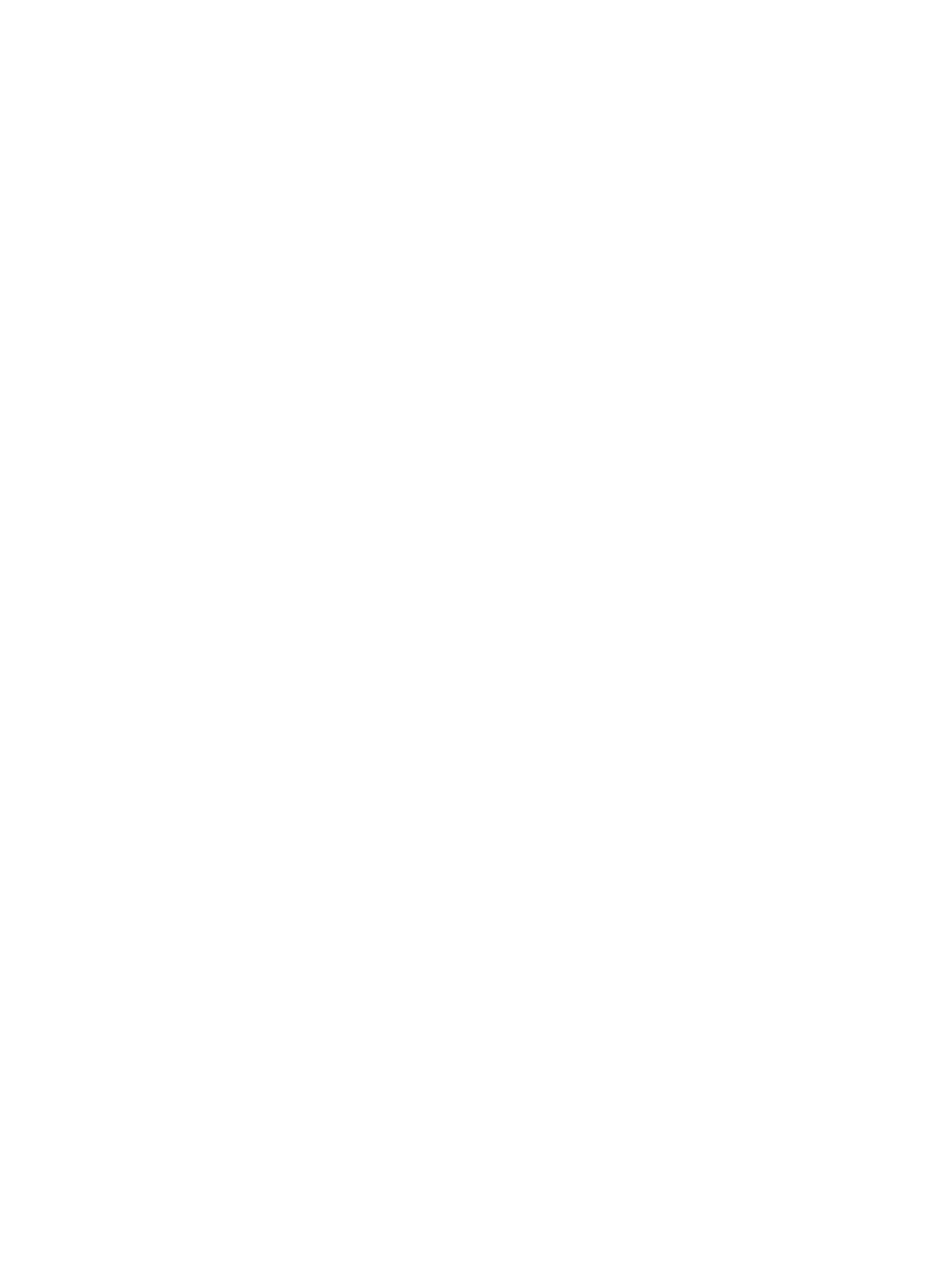### <span id="page-4-0"></span>**1 Introduction**

#### <span id="page-4-1"></span>*1.1 Manuals and Help*

The following sources of information help you learn Nigra, your software for the evaluation of levellings.

**Getting Started Guide.** The book you are reading now. The *Getting Started Guide* contains a general overview, system requirements, installation instructions and first steps to use Nigra.

**Reference Manual.** The reference manual is available as .PDF file to read or print with Acrobat Reader. The manual contains detailed technical information for all Nigra items.

**Online Help**. To access the Nigra help, press the F1 key in Nigra.

If you are updating from Delta/DOS or Nigra/DOS, the chapter from **Nigra/DOS to Nigrawin** is very important.

#### <span id="page-4-2"></span>*1.2 Getting Product Support*

If you can't find an answer in the section **Questions and Answers** in the online reference or on our website [http://www.trukksoft.de,](http://www.trukksoft.de/) write an e-mail with your question to [mail@trukksoft.de](mailto:mail@trukksoft.de) or send a fax to 49 (0) 2241 9237290. We can only answer if your question is in English or German language.

#### <span id="page-4-3"></span>*1.3 General Overview*

Nigra is a special software for the registration and evaluation of all kinds of levellings. With its additional programs Nivnet, it covers almost the complete user spectrum for levellings.

Nigra runs under the operating systems Windows 7/8/8.1 and 10.

Nigra has international features: The texts for all printouts are stored in separate data files and may be adapted by the user. Files for the languages English and German are included. Evaluations may be performed in meters, feet or inches.

The core of the program is the calculation of levellings performed with digital levelling instruments (Leica, Trimble (Zeiss), Topcon, SOKKIA). Manual data entry can be done with the text editor in the measurement data file.

Nigra computes different kinds of levellings: levelling with side shots, line levelling, line adjustment and instrument testing.

The Nigra **Height Database** in the Microsoft Access-Format can store approximately 10 Mio. points per job. There is an interface for the import of heights from any text files and for the export of heights in the ASCII format.

**Movement measurements** may be computed automatically in list form or as movement diagrams.

**Profiles** can be established either from levelling data or from tachymeter data in the Y,X,Z format.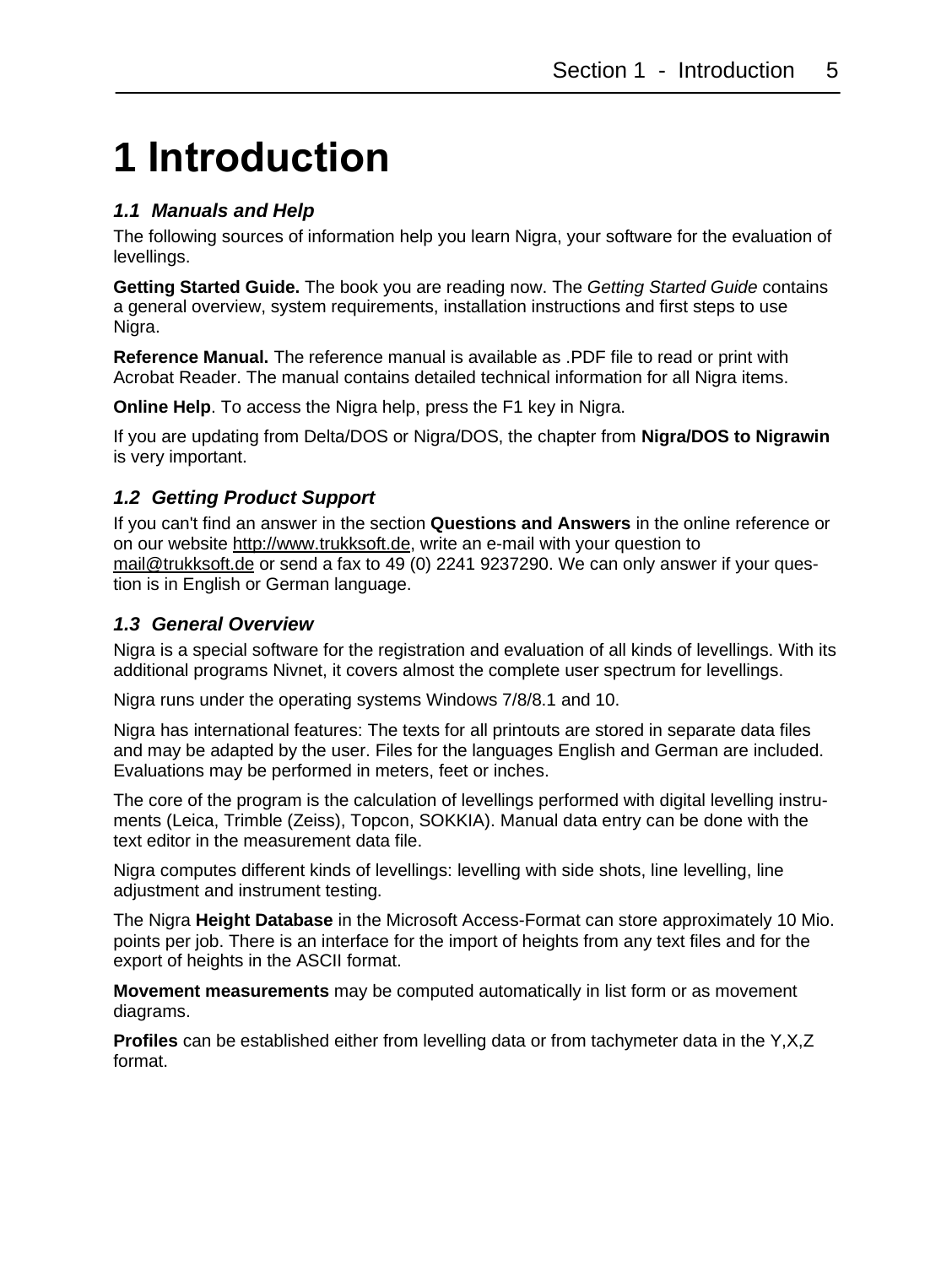#### <span id="page-5-0"></span>*1.4 Installing Nigra*

**Before installation:** Make sure that the latest Windows updates are installed on your computer.

Close all running applications. Insert the Nigra CD-ROM into the CD drive. If the Nigra setup does not start automatically, navigate to the appropriate folder, and run setup.exe.

Then click on the OK button. The installation starts.

If you got the Nigra setup from a download, unzip the zip file, and start setup.exe.

Follow the setup instructions on the screen. If you have already installed an older Nigra version, choose a different installation folder for Nigra version 7.0 and higher than for the earlier versions. This way you can continue to work with both versions in parallel for a while and gradually switch to Nigra 7.0.

When updating a Windows version of Nigra from 7.0, install Nigra in the same folder as the previous version.

Nigra requires the .Net Framework 4.7.2 or higher to run. If this is not available on your PC, it must be installed separately.

After the installation is complete, an entry is created in the Start menu and an icon on the desktop. Double-click on the Nigra icon to start Nigra.

**After installation:** The Nigra templates folder is installed by default in *c:\programs (x86)\nigra\templates*. Copy the complete folder to another location (drive or folder) where you have full access rights. Then change the template folder entry in Nigra under *Options, Program Configuration, Misc.* to the new folder.

*c:\programs (x86)\nigra = Nigra installation folder*

#### <span id="page-5-1"></span>*1.5 Uninstalling Nigra*

To uninstall Nigra, proceed as follows:

Click on the item **Settings** in the **Start** menu, then on **Control Panel**. Make a double-click on the icon **Add/Remove Programs**. In the box below select the line which contains the name of the Nigra software and click on the button **Add/Remove**. In the dialog box **Select Uninstall Mode** select **Automatic** and click the **Next** button. Then follow the description in the following dialog boxes.

All files installed by Nigra will be removed. Files which are created after installation of Nigra will not be deleted. Therefore, the Nigra folder will not be deleted. You can remove this folder manually after the uninstall procedure has finished.

#### <span id="page-5-2"></span>*1.6 Starting Nigra*

Start Nigra by clicking on the Nigra icon in the program's menu.

#### <span id="page-5-3"></span>*1.7 Quitting Nigra*

You quit Nigra by clicking on **Exit** in the **File** menu. Alternatively, you may quit Nigra by pressing the keys [Ctrl]+[F4] if all Nigra windows are closed.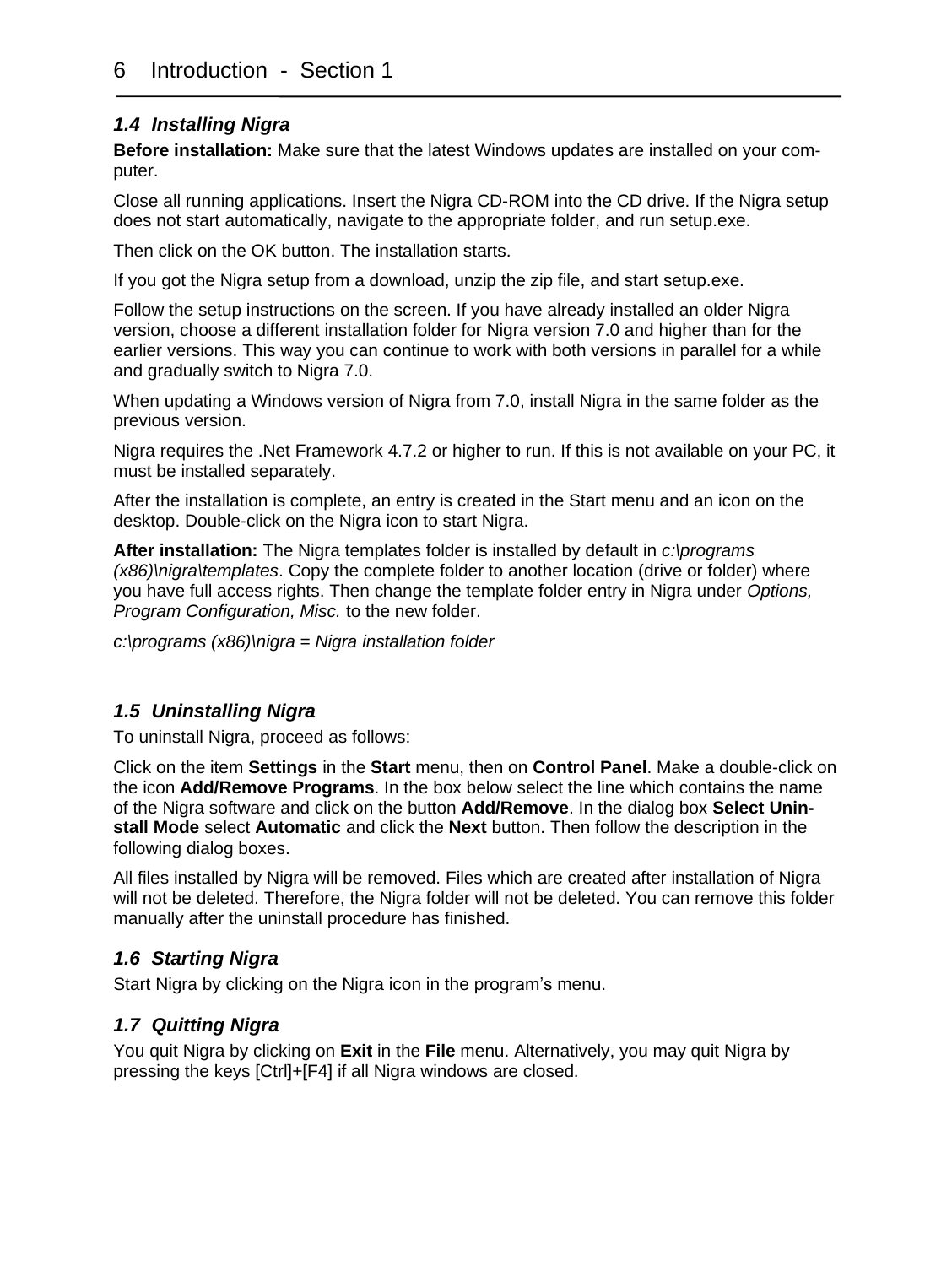#### <span id="page-6-0"></span>*1.8 From Delta/DOS or Nigra/DOS to Nigrawin*

This section is intended for users who have already worked with Delta/DOS and want to transfer their data and files into Nigrawin. You will quickly feel at home in Nigrawin if you have previously worked with Delta /DOS, since the basic application structure is similar.

#### **Differences between Nigrawin and Delta /DOS**

Many differences between Delta /DOS and Nigrawin are based on differences between DOS and Windows. Windows, for example, uses a different font than DOS. Consequently, all DOS fonts with an ASCII value > 127 are presented differently in Windows. This also applies to the German 'umlauts', or vowel changes. You may transfer DOS text files into Windows format with the Nigra function **Convert ASCII → ANSI** (File menu). Unfortunately, there is a small problem: The Windows font does not include **all** DOS symbols.

The special user administration for Delta/DOS has been given up. You may now work in any folder with Nigrawin.

The job file with the measurement data ('job'.DAT) from Delta/DOS is compatible with  $\phi$ 'iob'.NIG from Windows. You should, however, use the ASCII  $\rightarrow$  ANSI conversion once to make sure that the German 'umlauts' are correctly presented. To convert the file extension .DAT to .NIG, use the function **Program Configuration** in the **Options** menu.

The Nigra height database is not compatible. This file has a different database format and an extended data structure in Nigrawin.

You may transfer your old heights into Nigrawin without any problem: Export the heights as an ASCII file in Delta/DOS and import them into Nigrawin via the ASCII interface. The table below shows the differences in the data structure:

| Data Field                  | Nigrawin                        | Delta/DOS                    |
|-----------------------------|---------------------------------|------------------------------|
| Date                        | 10 characters, e.g., 10-15-2010 | 8 characters, e.g., 10-15-10 |
| Remarks/<br><b>Comments</b> | max. 30 characters              | max. 19 characters           |
| Y-coordinate                | Y-coordinate                    | not available                |
| X-coordinate                | X-coordinate                    | not available                |

All remaining data fields have the same data format as in Delta/DOS. The coordinates are not computed at this time but are only recorded and stored. Thus, you may import available 3D data without loss to Nigra and subsequently re-export them.

The Nigrawin height database (file extension .MDB) is compatible with the Microsoft Access database. You can access the Nigra database with MS Access, for example, to create special database reports. In this case, you should always work with a copy and not with the original database!

All texts for printouts, for example, headers for calculations and height database, are not an integral part of the program. They are in an external file with the file extension .LAG and may be adapted by the user according to his own requirements. They serve mainly for the adaptation into various languages.

The files ENGLISH.LAG for English texts and DEUTSCH.LAG for German texts are included.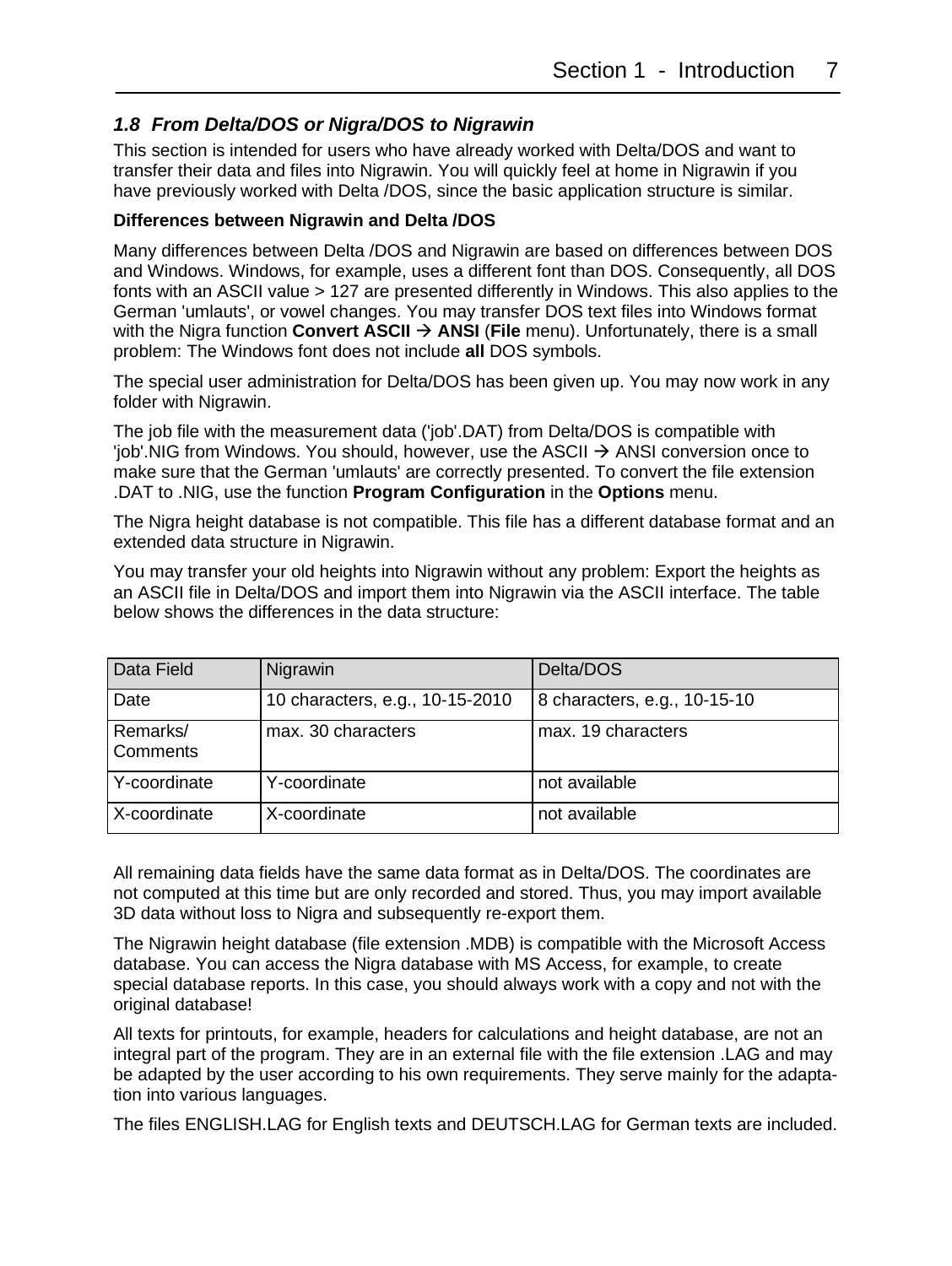All calculations may be performed in meters, feet or inches, as desired.

An editor for editing the measurement data and other ASCII files is an integral part of Nigrawin. You may, however, use your own editor.

#### <span id="page-7-0"></span>*1.9 Update from Nigrawin < 5.0*

While earlier versions of Nigrawin are developed with MS Visual Basic 6, the MS Visual Studio development environment is used from version 5.0. After the installation from an earlier version, all program and project parameters must be redefined.

Many parts of the program had to be developed completely new. This concerns primarily the Nigra height file, the editor and printing. The proven menu design was retained, so you can find your way in the new Nigra quickly.

Since the first version of Nigrawin the height database had the MS Access database format 97. From Nigra-Version 5 the Access format 2000 – 2007 is used. Existing height files must not be converted, new projects will be created in the new file format. The display of the height file on the screen is only possible in the unit of meters.

The functions for the **Manual Calculation** and the **REC500** are no longer available, also the menu bars **Repair Height File** and **Compress height file**.

Project and application settings are now stored in .XML files. The definition of the serial interface for data transfer is now in the dialog box of each data transfer.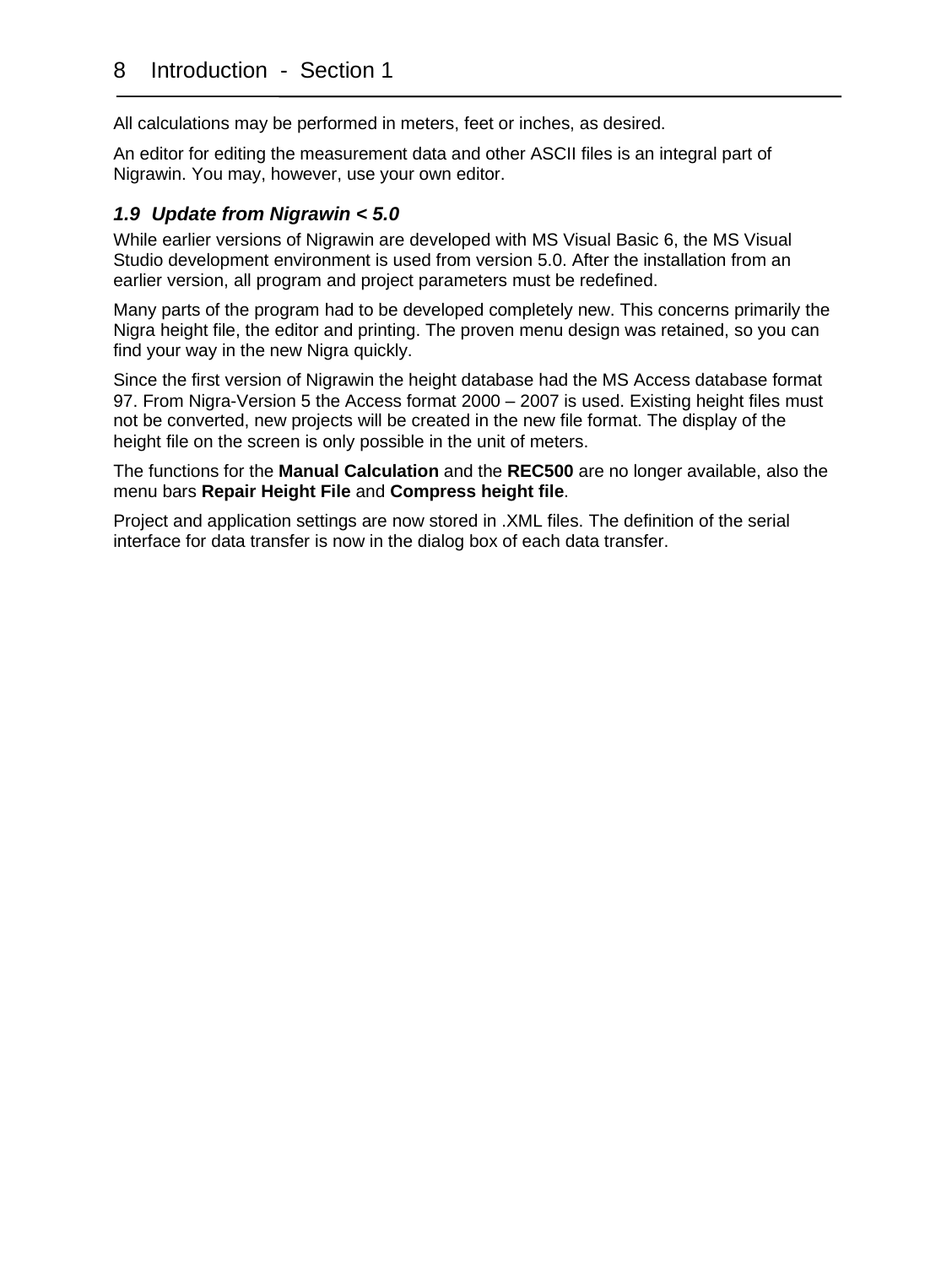### <span id="page-8-0"></span>**2 First Steps**

#### <span id="page-8-1"></span>*2.1 Setting Program Parameters*

When first starting Nigra, it is advisable to make some program customizations and alter the standard parameters. Select the **Program Configuration** item in the **Options** menu. The parameters are stored separately for each user.

| <b>Program Configuration</b>  |                                             |    | P        |
|-------------------------------|---------------------------------------------|----|----------|
| Company Error Limits Programs | Misc.                                       |    |          |
| Name of company:              |                                             |    |          |
| Miller & Co.                  |                                             |    |          |
| Header graphics:              |                                             |    |          |
| Graphics name:                | D:\Programm\Nigrawin.Net\Vorlagen\nigra.jpg |    | $\cdots$ |
| Graphics dimension:           |                                             |    |          |
| Width (cm):                   | 17                                          |    |          |
| Height (cm):                  | 3                                           |    |          |
|                               |                                             |    |          |
|                               |                                             |    |          |
|                               |                                             | OK | Cancel   |

**Setting Program Parameters**

The individual input fields have the following functions:

**Company -** Name of Company defines a header for all printouts (for example, company name and address).

**Header graphics** allows defining a graphics to be printed in the head of a printout (calculation, movement list, etc.) in addition to the company name. Graphics name defines the complete file name of the graphics (including drive and folder). Alternatively, you can doubleclick on the input field or click on the button on the right side to open a selection dialog box.

In the field **Graphics dimension,** you can define the size of the graphic (width and height). If these values differ from the original graphic size, the graphic will be resized in the printout.

The graphic will be printed with right justification. If you print from the editor, the graphics will not be printed.

#### **Error Limits:**

Error limits defines the boundary values according to the most used formula: (example of unit of measurement "meters")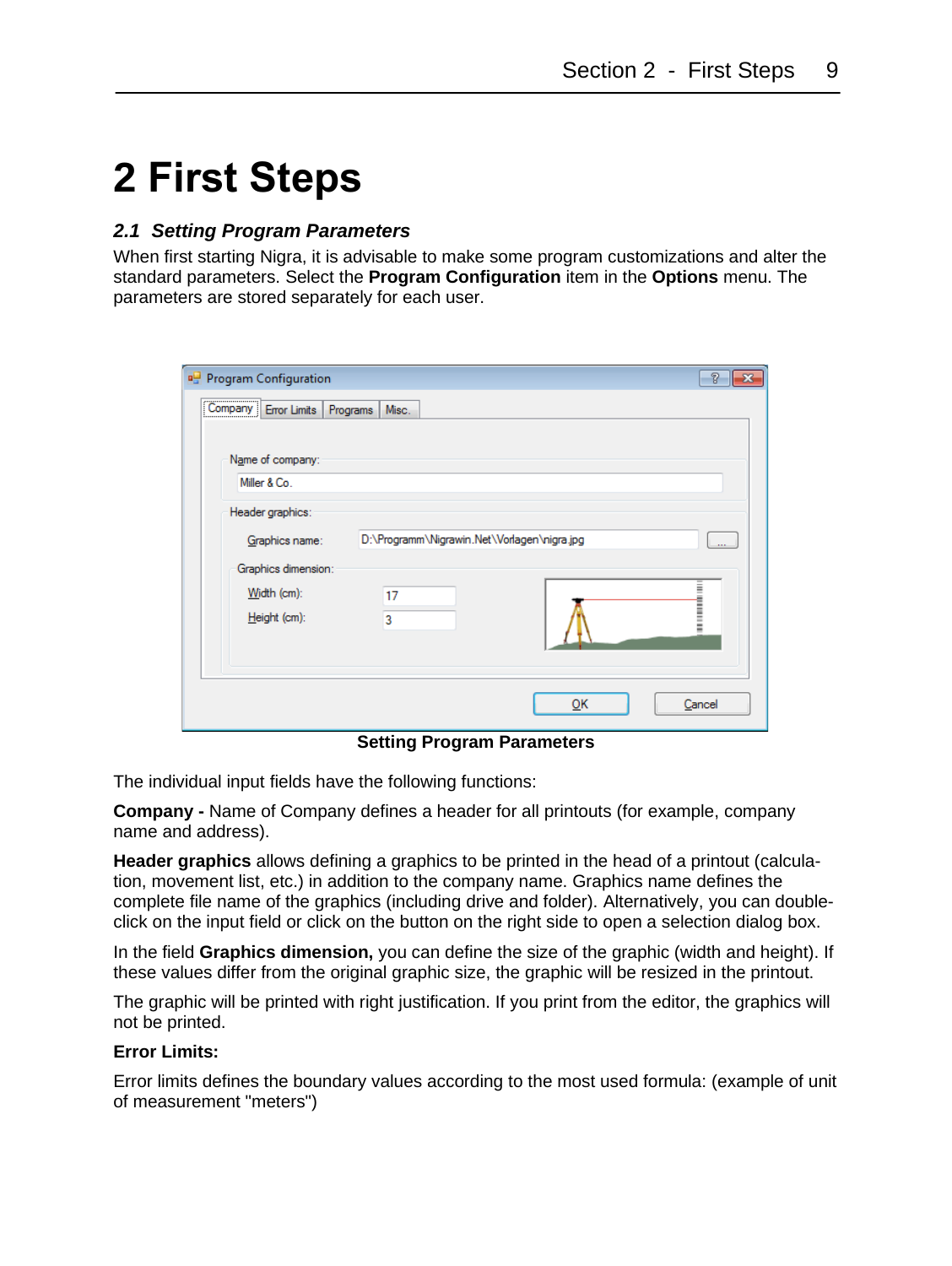Misclosure E (in mm) =  $a + b * \sqrt{D}$  (in km)

 $(a = constant error part in mm, b = systematic error part in mm, D = leveling distance in km)$ 

| <b>Program Configuration</b>             |                                                           |                                                                    | R<br>× |  |
|------------------------------------------|-----------------------------------------------------------|--------------------------------------------------------------------|--------|--|
| Company Error Limits Programs            | Misc.                                                     |                                                                    |        |  |
| Error Limits (levelling misclosure):     |                                                           |                                                                    |        |  |
|                                          |                                                           | Example Formula: $E = + [a + b^* Sqrt(D)]$ mm $D = Distance$ in km |        |  |
| 1st class:                               | $2+2$ <sup>*</sup> Sqrt(D)                                |                                                                    |        |  |
| 2nd class:<br>$2+3$ <sup>*</sup> Sqrt(D) |                                                           |                                                                    |        |  |
| 3rd class:<br>$2+4$ <sup>*</sup> Sqrt(D) |                                                           |                                                                    |        |  |
| 4th class:                               | $2+5$ <sup>*</sup> Sqrt(D)                                |                                                                    |        |  |
|                                          |                                                           |                                                                    |        |  |
|                                          | Admissible difference between forward and back levelling: |                                                                    |        |  |
|                                          | Formula: $ZS = a^*D + b^*$ Sqrt(D) mm                     | $0.5^{\circ}D + 1.5^{\circ}S$ grt(D)                               |        |  |
|                                          |                                                           |                                                                    |        |  |
|                                          |                                                           | ок                                                                 | Cancel |  |

The error limits for the four error classes can be defined in free formula style as a function of the levelling distance D, for example,  $2 + 3*$  Sqrt(D). "Sqrt" means square root and D the levelling distance in km. In modification of this standard formula, you can also calculate, for example, the term  $2 + 3*$ Sqrt(D/2).

When reformatting the digital level raw data, you may choose the error class as required.

#### **Admissible difference between forward and back levelling**

When creating a network file with double levellings measured, the difference is calculated and compared with the permissible difference.

If you have chosen the unit of measurement "feet" or "inches", error limits will also be entered in these units.

#### **Programs:**

**Transfer programs for Digital Levels:** Here an entry is only required if you do not want to use the integrated Nigra data transfer. Enter the name of the transfer program supplied by your manufacturer, including file extensions.

**Editor name:** An entry is only required if you do not want to use the text editor integrated in Nigra. In any case, the editor must be a Windows program, for example, the word processor WRITE. The editor must be entered completely with drive and path, for example, c:\winnt\system32\write.exe.

A click on the buttons on the right will display a dialog box for selecting a program.

In addition to these program parameters, special parameters can be defined for each job. To do this, however, a particular job must be opened. How to open and start jobs is described in section 2.2.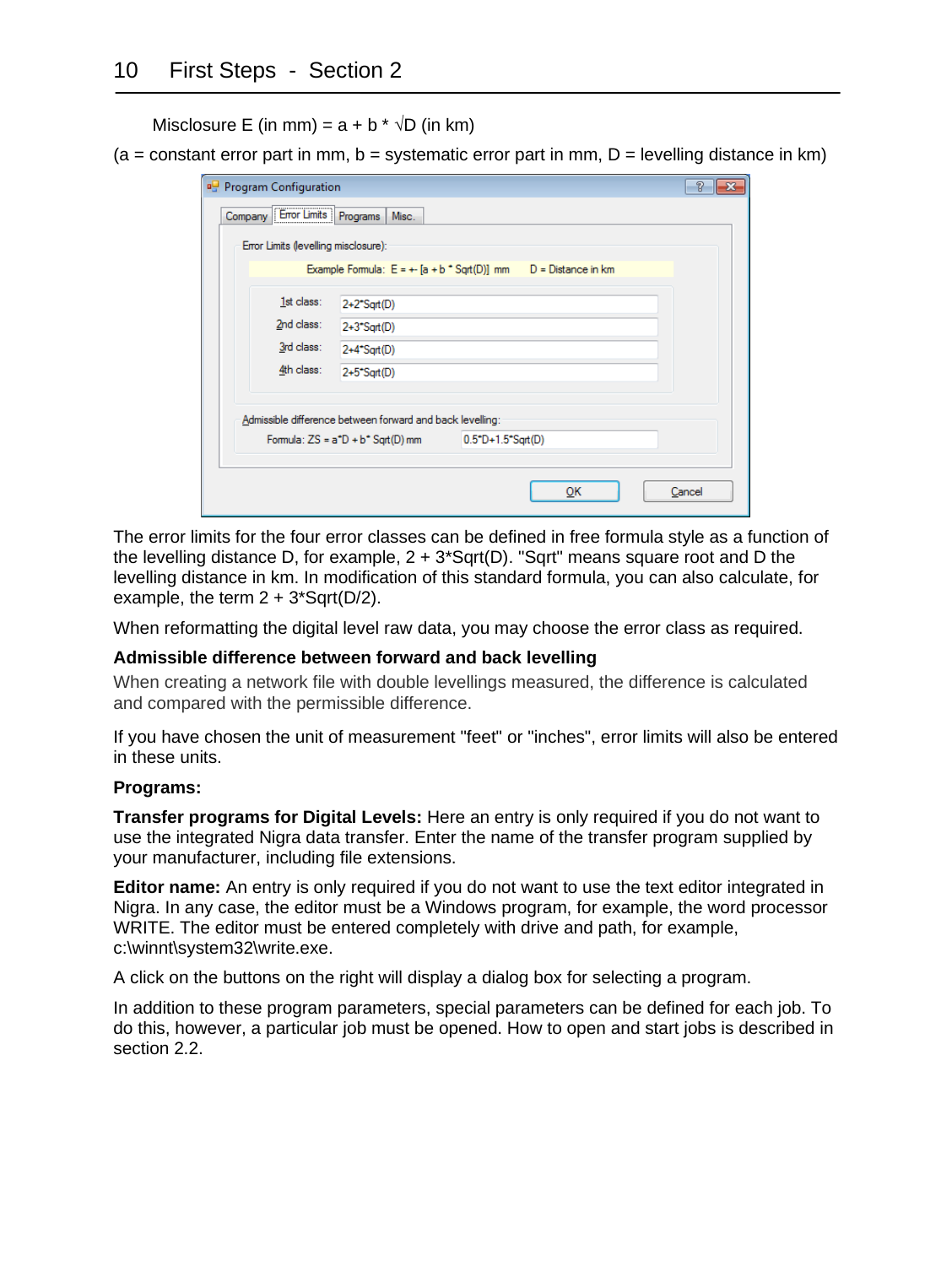| <b>Program Configuration</b>               |                                    | P<br>$\overline{\mathbf{x}}$ |
|--------------------------------------------|------------------------------------|------------------------------|
| Error Limits   Programs   Misc.<br>Company |                                    |                              |
|                                            |                                    |                              |
| Program language:                          |                                    |                              |
| English                                    | Nigra Background Color             |                              |
|                                            | $.DAT \rightarrow NIG$             |                              |
|                                            |                                    |                              |
| Folder for templates:                      | D:\Programm\Nigrawin.Net\Templates |                              |
|                                            |                                    |                              |
| Job folder:                                | D:\Programm\Nigrawin.Net           |                              |
|                                            |                                    |                              |
|                                            |                                    |                              |
|                                            | ŌΚ                                 | Cancel                       |
|                                            |                                    |                              |

**Program Language:** The language of Nigra (for menus, dialog boxes, and Help) can be switched between English and German. The texts for printings will not be hereby changed automatically.

**Nigra Background Color:** Defining the individual color for the Nigra background.

**.DAT** → **.NIG:** Changes all file extension in the current folder from .DAT to .NIG. From Nigrawin Rev. 2.0, .NIG is the file extension for Nigra job files with measurement data.

**Folder for Templates:** With this function you choose a folder for the template files (english.lag, dinicode.txt etc.). The default folder created during the Nigra installation is c:\program files\Nigra\TEMPLATES.

Before using this option, create the new folder and copy all files from c:\program files\Nigra\TEMPLATES to this folder.

c:\program files\Nigra = Nigra installation folder

**Job folder:** With this entry you can choose a folder which will be shown while opening a project.

When all data have been entered, click OK.

#### <span id="page-10-0"></span>*2.2 Opening/New Job*

Nigra works job oriented. This greatly facilitates the subsequent handling of the program, as all operations, for example, calculations, refer to this job, and the required parameters and data files are created and selected automatically.

After starting Nigra, first create a new job or open an existing one. Choose from the **File** menu **Open/New Job ...**. You may start a new job in any given folder by entering a job name or choosing an existing job (with the file extension .NIG).

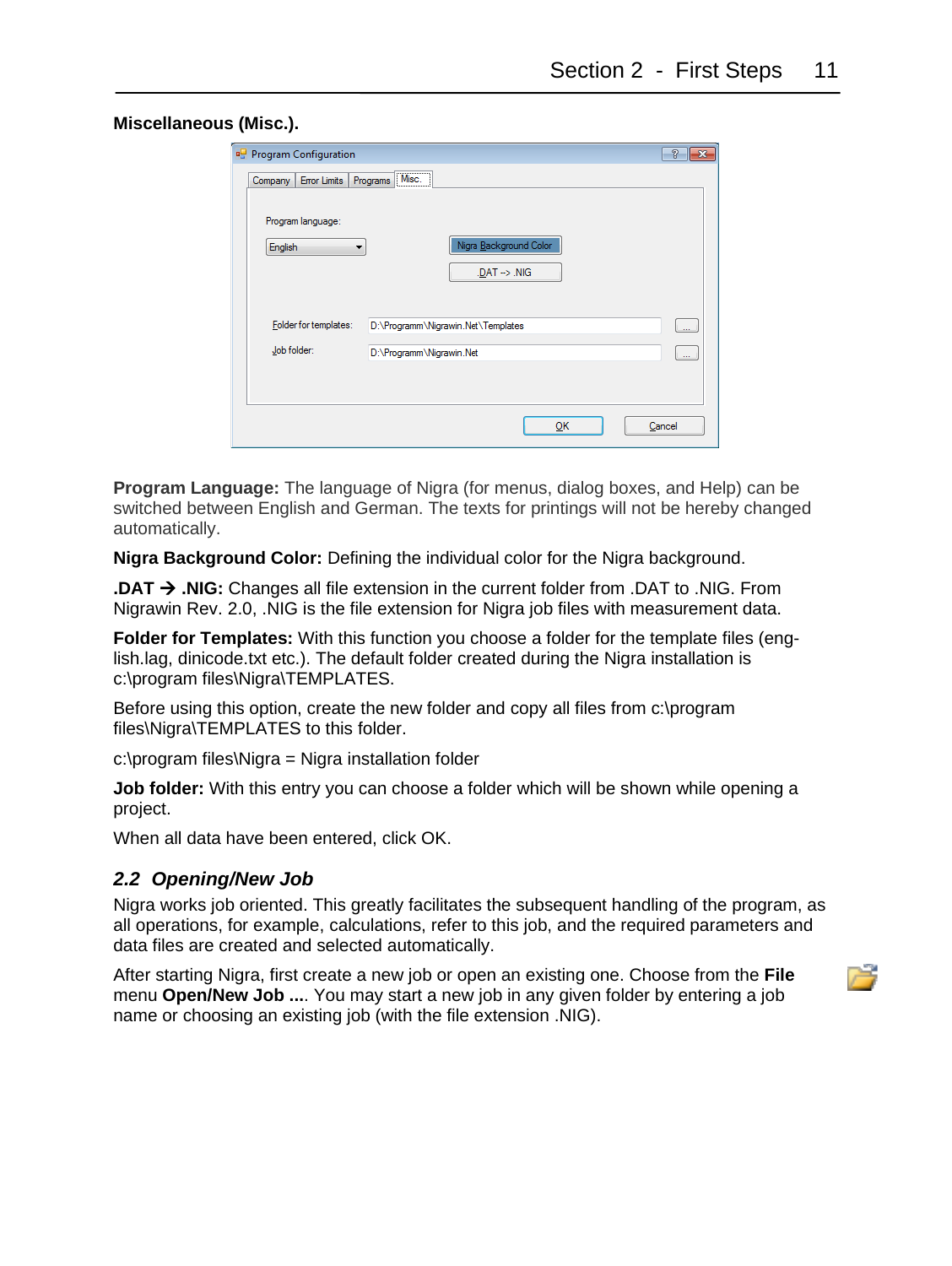The job name will be shown, complete with the full path name, in the header of the Nigra window.



**Opening Job**

The last 6 jobs opened appear in the bottom item of the **File** menu. If you want to use one of these jobs, click on the desired item.

Several jobs may be processed within one folder. Larger jobs, however, should always be processed in a separate folder.

When setting up a new job, a file is opened with the chosen job name and the file extension .NIG with the following contents:

|  | ROptional text for job description up to column 72 |                                                                          |  |
|--|----------------------------------------------------|--------------------------------------------------------------------------|--|
|  |                                                    | x23456789012345678901234567890123456789012345678901234567890123456789012 |  |
|  |                                                    | $\mathbf{x}$ 1 2 3 4 5 6 7                                               |  |
|  |                                                    | xDistance<--- Back Side Fore ---><--- Point Number --->                  |  |

In this file your measurement data will be stored, and it is the basis for batch processing. The first four lines are for a better orientation, in case measurement data must be edited. Accidental deletion of this lines is of no importance for further processing.

Apart from these job files there are also job-unconnected files, for example, the raw data after transfer to the PC. They will be allocated to a job only after being reformatted into the Nigra format.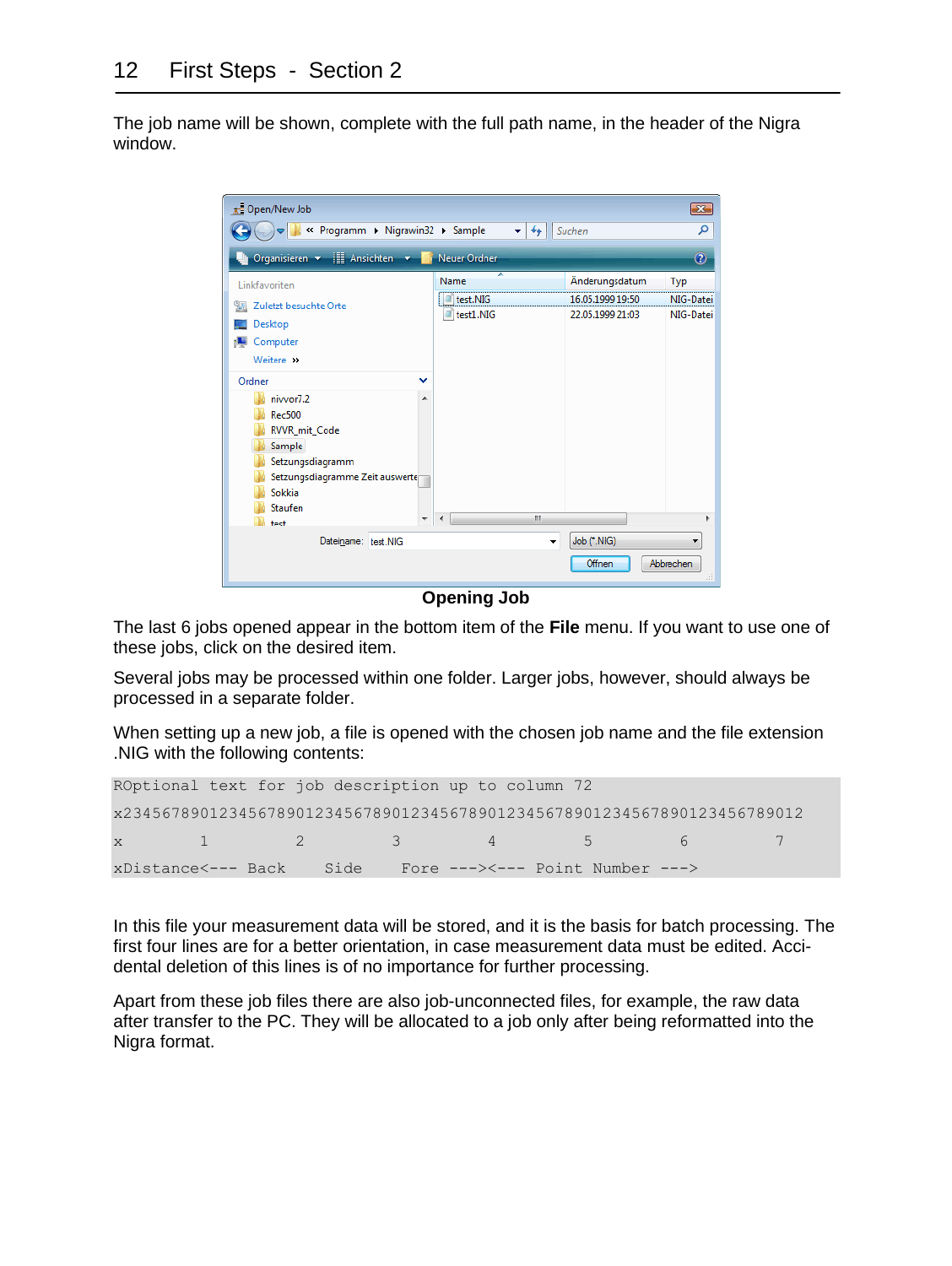#### <span id="page-12-0"></span>*2.3 Individual Configuration*

The individual configuration (in the **Option** menu, item **Job Configuration**) enables the user to adapt the program configuration to his special job.

The individual configuration is valid for the job in use and all further jobs to be processed in the same folder. With this configuration you may, for example, define the units of measurement (meters, feet, inches), the country-specific file for the printouts or other preset parameters.

If you create a job in a new folder, the last used job parameters are transferred to the new folder.

| Job Configuration                                                                            | P<br>$\mathbf{z}$     |
|----------------------------------------------------------------------------------------------|-----------------------|
| Header Data   Parameters   Indiv. Config.<br>Calendar<br>                                    |                       |
| Reorganize calculation no. automatically<br>Show point no. extension for digital levels<br>V |                       |
| Print header graphics                                                                        |                       |
| 60<br>$\frac{1}{\sqrt{2}}$ Lines per page for calculations, height lists, etc.               |                       |
| Text file for printouts:<br>DEUTSCH.LAG                                                      | Units of measurement: |
| <b>ENGLISH LAG</b><br><b>DEUTSCH LAG</b>                                                     | O Meters (m)          |
| ENGLISH.LAG                                                                                  | Feet (ft)<br>m        |
|                                                                                              | $\circ$ Inches (in)   |
| Update Text Database                                                                         |                       |
|                                                                                              | OK<br>Exit<br>Undo    |

#### **Defining Individual Configuration**

#### **Reorganize calculations numbers automatically**

Check box activated: The running levelling calculation numbers are automatically renumbered after each reformatting of raw data.

#### **Show point number extension for digital levels**

Check box activated: Shows the input field for point number extension when reformatting raw data.

#### **Print header graphics**

Check box activated: Header graphics chosen in the program configuration will be used in all Nigra printouts.

#### **Lines per page for calculations, height lists, etc.**

Fixes the number of lines per printed page before Nigra performs a form feed.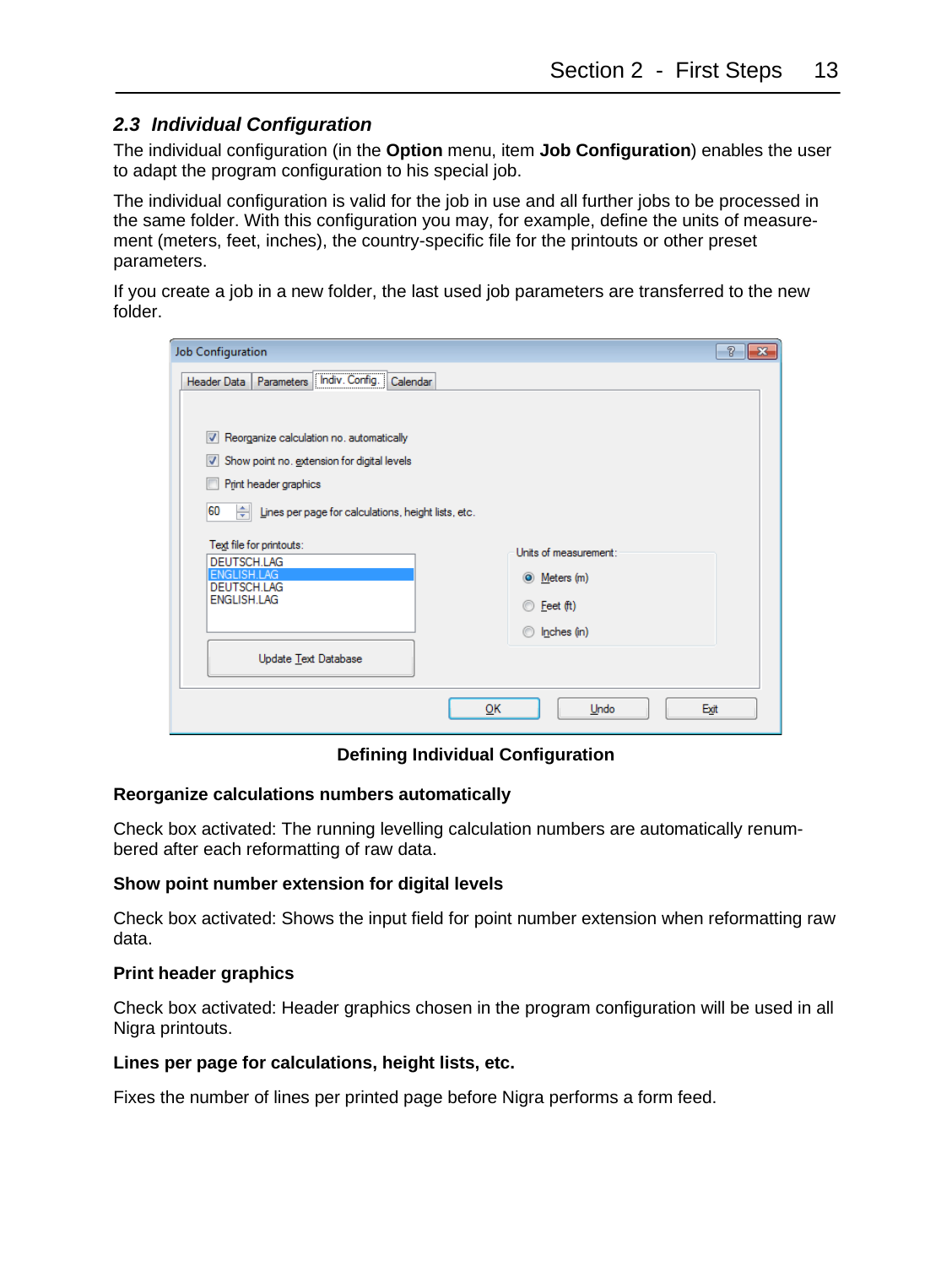Recommended settings for the selected font Courier New, 10 points: 60 lines per page. The extra lines required for a selected header graphic Nigra automatically considered when creating the file.

#### **Text file for printouts**

All texts to be printed are taken from an ASCII file with the file extension .LAG. Standard files supplied with Nigra are DEUTSCH.LAG and ENGLISH.LAG. The files use the following format:

|  | * Point Number   | Height Calc. No. Diff. NC Date |  | Comments |
|--|------------------|--------------------------------|--|----------|
|  | 69, Point Number | Height Calc. No. Diff. NC Date |  | Comments |

The syntax is: **running number, Text**. Lines starting with the asterisk (\*) contain comments and are skipped. In the example, the text (header for a height report) separated by a comma is allocated to the number 69.

If you want to alter texts, do not alter the supplied files DEUTSCH.LAG or ENGLISH.LAG, but copy them, for example, in the file ENGLISH1.LAG and alter the newly created file. In this way you will avoid that your texts will be overwritten by future Nigra updates. It is possible to create more language files using the same method and to select them in this dialog box.

Nigra does not work directly with the selected file \*.LAG, but with an automatically created file Text.XML. After a text modification, this file must be created new by clicking on the button **Update Text Database**.

#### **Note:**

*Self-created text files may have to be updated after the installation of a Nigra update. Compare your own file with the file ENGLISH.LAG or DEUTSCH.LAG.*

#### **Units of measurement**

Nigra operates with meters, feet, and inches. After program installation, the standard preset unit of measurement is always meters. In case you want to work with another unit, it can be defined in the dialog box **Units of measurement**.

When reformatting the raw data of the digital level, all measurement data are automatically converted into the chosen unit of measurement in case measurements were taken in another unit of measurement by mistake.

Although the height database originally uses meters as the unit of measurement, the in- and output of heights can alternatively be made in feet or inches (except heights on the screen). Conversion factors for units of measurement:

|  | Meter = $Feet*1200/3937$ |  | Meter = Inch/39.37 |
|--|--------------------------|--|--------------------|
|  | $Feet = Meter*3937/1200$ |  | $Feet = Inch/12$   |
|  | $Inch = Meter*39.37$     |  | $Inch = Feet*12$   |

The unit of measurement feet above means 'US feet' (also known as U.S. Survey Feet). The Leica DNA levels and the Sokkia SDL1X/Topcon DL-501 also knows the unit of measurement 'international feet' (conversion factor meter in feet = 1/0.3048). When using this unit of measurement with a DNA/LS-level and choosing meters in Nigra, the results will be wrong. When using 'international feet' with a level, choose feet in Nigra every time and don't change the unit of measurement.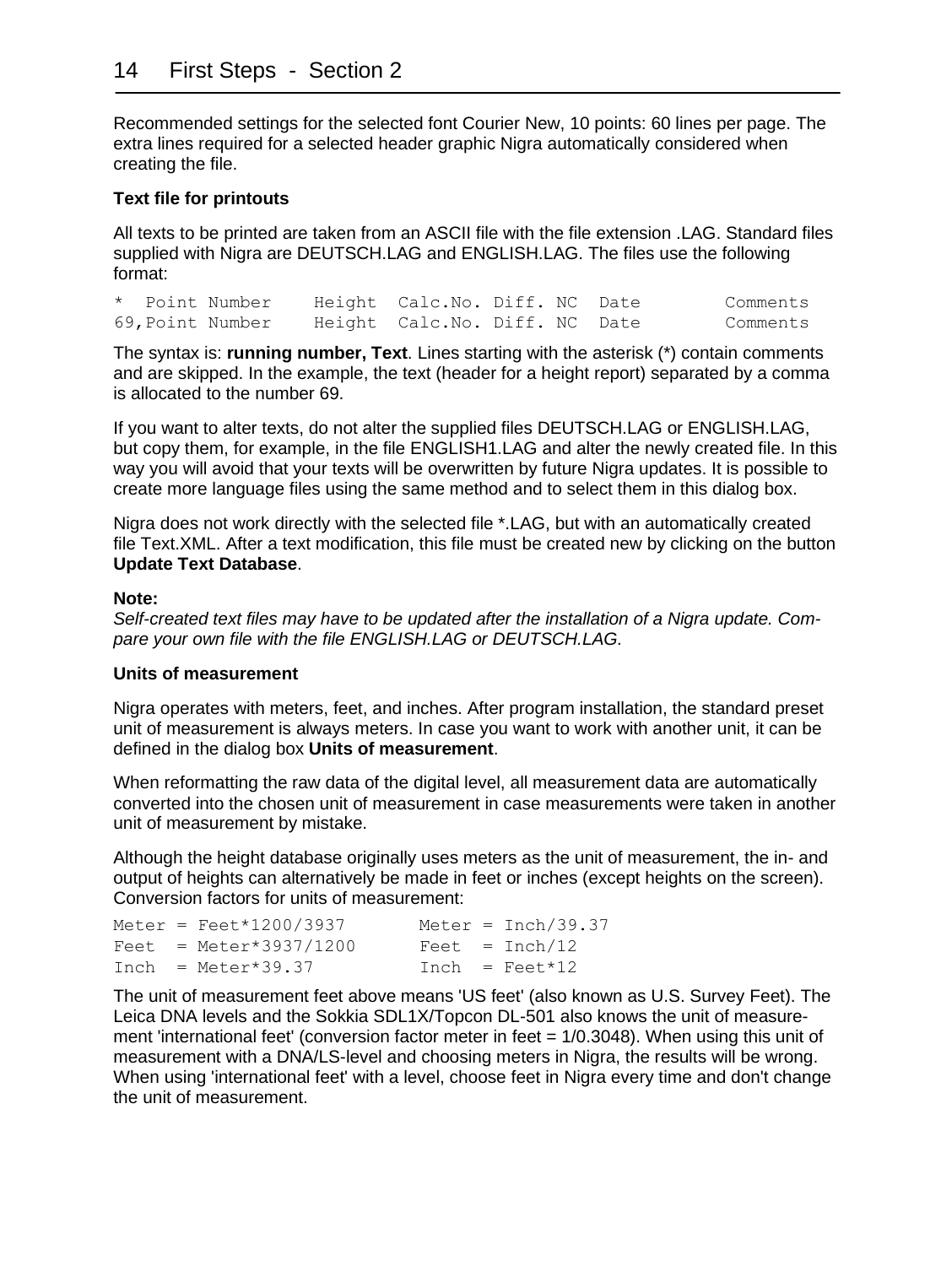LEICH TRI<br>MBLE

TOP<br>CON 歌

#### <span id="page-14-0"></span>*2.4 Levelling with Digital Levels*

If you want to calculate with levelling data obtained from a digital level and registered in a data storage, the following steps must be taken:

- Transfer the data to the computer
- Reformat the raw data into the special Nigra format
- Enter the heights of the fix points.
- Start calculation.

Click the **Leica, Trimble, Topcon** or **SOKKIA** icon or select the item **Leica, Trimble, Topcon** or **SOKKIA** from the **Digital Level** menu.

From the following submenu select first the item **GIF 10 PC, NA/DNA/Sprinter Raw Data**   $\leftrightarrow$  **PC**, DiNi Raw Data  $\leftrightarrow$  **PC**, DL-100 Raw Data  $\rightarrow$  **PC** or SDL Raw Data  $\rightarrow$  **PC** to transfer the raw data to the PC. Follow the instructions on the monitor screen. Add the file extension .NA2, .GSI or .DNA to the raw data file for Leica data, .DIN for Trimble data, .TOP for Topcon data and .SOK for SOKKIA format.

Subsequently, the data transmitted to the PC are reformatted into the Nigra format with the menu item **Format NA/DNA/LS/Sprinter-GSI** → **Nigra, Format DiNi Rec E** → **Nigra, Format DL-100** → **Nigra** or **Format SDL** → **Nigra**. A dialog box for the selection of the file name for the raw data file appears on the screen.

In the following dialog box for reformatting use the **Measurements** option to transfer the raw in the Nigra measurement file. Then select or enter parameters or header data by clicking **Parameters** and **Header data**.

| P<br>Reformat Leica Raw Data, File: D:\Programm\Nigrawin.Net\Sample\2-8-2012.N  -<br>$\mathbf{x}$ |                                                             |  |  |  |
|---------------------------------------------------------------------------------------------------|-------------------------------------------------------------|--|--|--|
| Format:                                                                                           | Point no. extension:                                        |  |  |  |
| Measurements<br>$\circ$                                                                           | 1st string:                                                 |  |  |  |
| Height file<br>Profile                                                                            | Position from right:<br>2nd string:<br>Position from right: |  |  |  |
| Change:<br>Header data<br>Parameters                                                              | Remove tuming point numbers:<br>$\bf{0}$<br>Cancel<br>Run   |  |  |  |
| Reading data records:                                                                             |                                                             |  |  |  |
| Number of data records:                                                                           |                                                             |  |  |  |

#### **Reformatting Raw Data**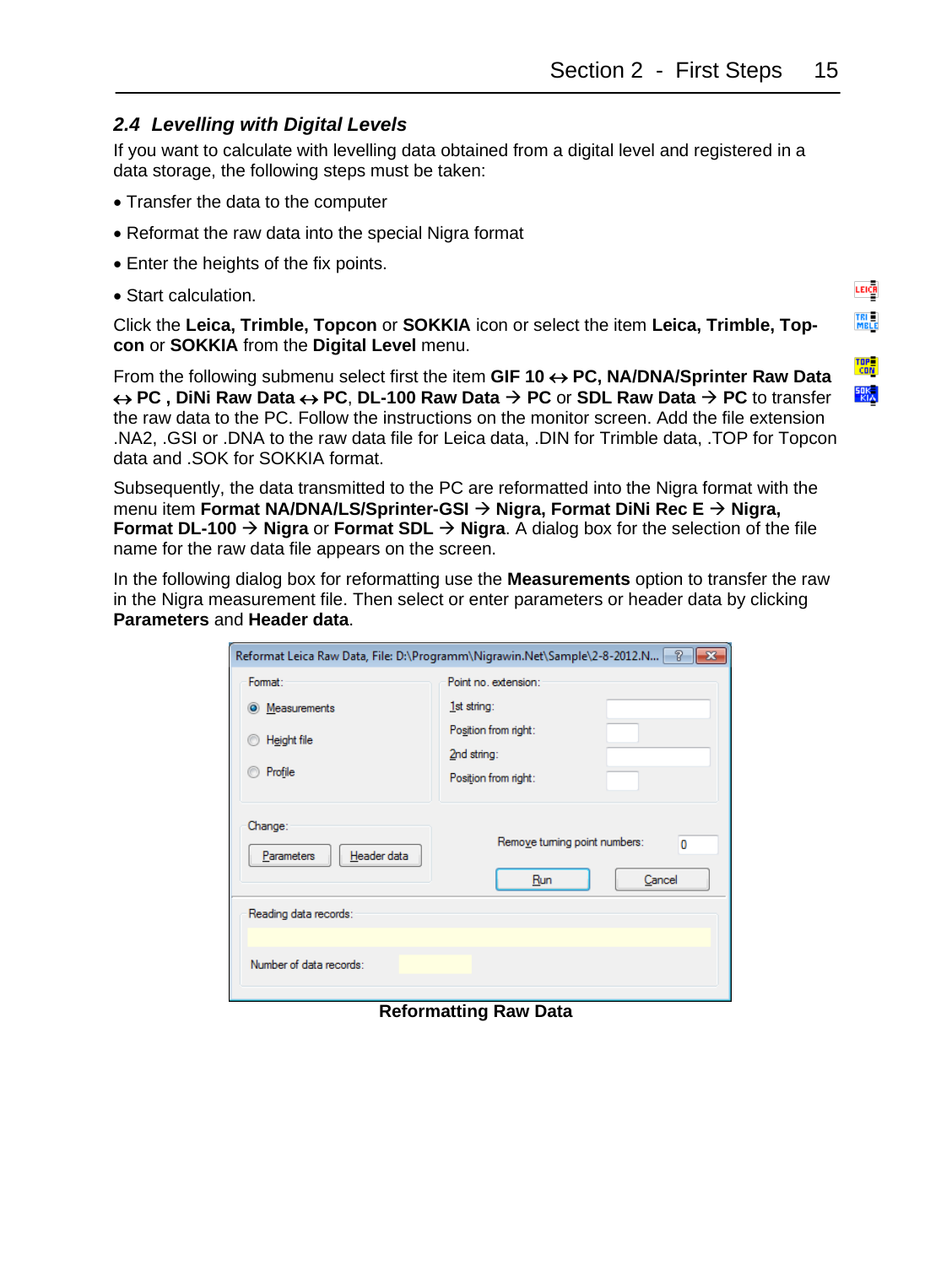#### **Entry of Parameters:**

| Job Configuration<br>Parameters<br>Header Data<br>Indiv. Config.<br>Calendar<br>Levelling Method:<br>Observation sequence<br><b>BF</b><br>Evaluation of side shots/tum. points<br>V<br>With distances<br>V<br>$\odot$ 1 staff scale | $\overline{R}$<br>Staff:<br><sup>1</sup> cm staff graduation<br>1/2 cm staff graduation<br>$\circ$<br>Scale constant:<br>ī<br>▼<br>Diff. tol. between scales: |
|-------------------------------------------------------------------------------------------------------------------------------------------------------------------------------------------------------------------------------------|---------------------------------------------------------------------------------------------------------------------------------------------------------------|
| 2 staff scales                                                                                                                                                                                                                      | ÷<br>10                                                                                                                                                       |
| Mean value calculation mode:<br>Error class:<br>3<br>÷<br>- store new height<br>new<br>▼                                                                                                                                            | Dec. readings:<br>Dec. heights:<br>÷<br>÷<br>$\overline{4}$<br>4<br>OK<br>Undo<br>Exit                                                                        |

Take your time and select the appropriate parameters carefully. A detailed description of the parameters is given in technical reference.

| <b>Job Configuration</b> |                            |                                 | $\overline{v}$<br>$\ x\ $ |
|--------------------------|----------------------------|---------------------------------|---------------------------|
| Header Data Parameters   | Indiv. Config.<br>Calendar |                                 |                           |
|                          |                            |                                 |                           |
|                          |                            |                                 |                           |
| Location:                | Sankt Augustin             |                                 |                           |
| Order:                   | 123/2012                   |                                 |                           |
| Line:                    | 102                        |                                 |                           |
| Date:                    | 02-22-2012                 | (Double-click for current date) |                           |
| Weather:                 | sunny                      |                                 |                           |
| Observer:                | Meyer                      |                                 |                           |
| Level:                   | Leica-DNA                  |                                 |                           |
| Stat:                    | 123746                     |                                 |                           |
| Comment:                 | 1.Measurement              |                                 |                           |
|                          |                            |                                 |                           |
|                          |                            |                                 |                           |
|                          |                            | QK<br>Undo                      | Exit                      |

#### **Entry of Header Data**

When all entries are completed, click on **OK** or **Exit**.

Reformatting is started by clicking **Run** in the dialog box for **Reformatting Raw Data**. The lines of your raw data as read by Nigra will be displayed on the screen. After reformatting, the individual levellings are automatically numbered with consecutive calculation numbers.

There may still be some point numbers to be corrected or lines to be deleted. Click the editor D. icon to edit your measurement data file. Alternatively, corrections can also be made in advance in the raw data file.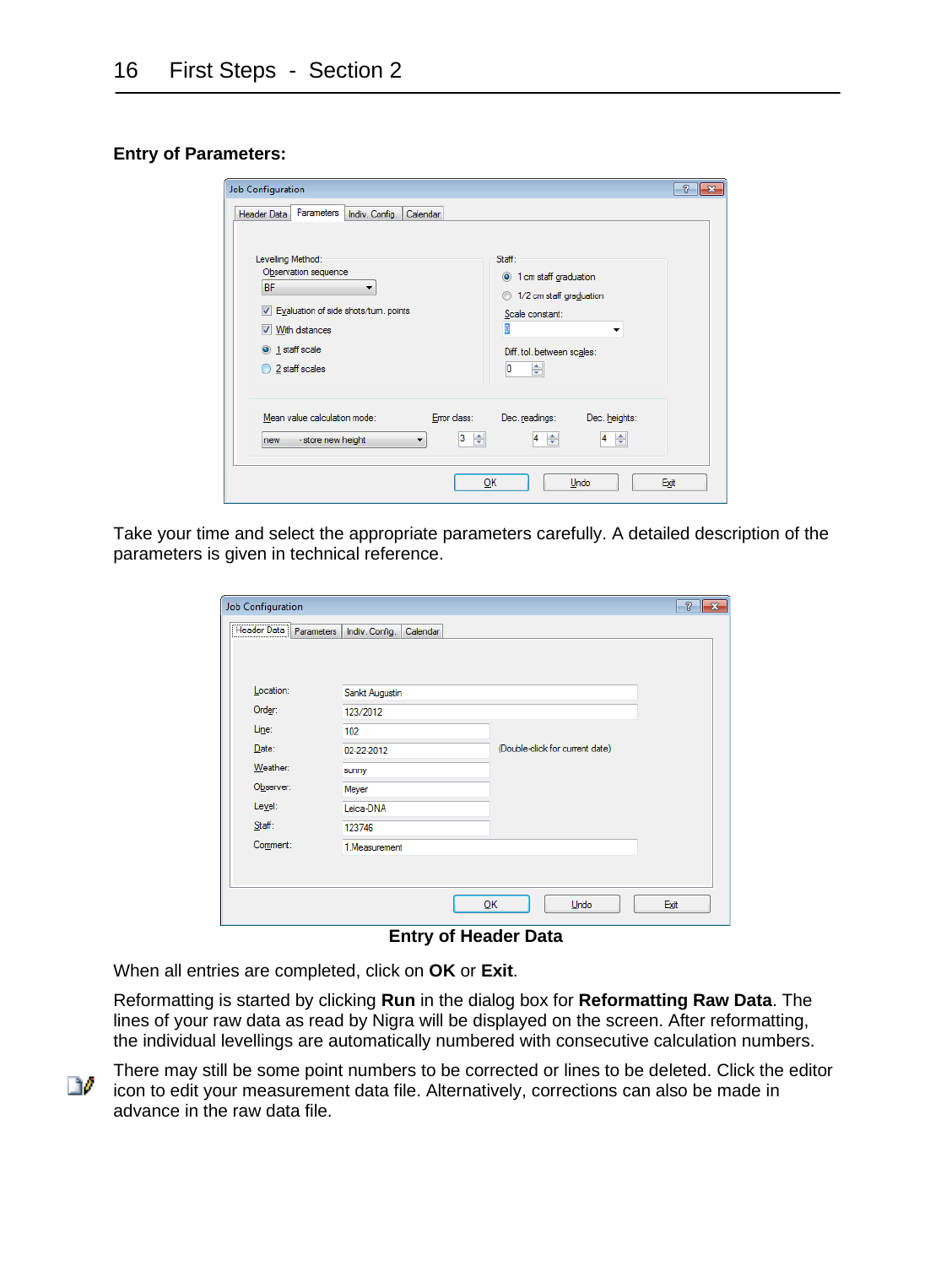Enter the heights of the reference bench marks in the menu item **Enter Heights** in the **Heights** menu, then click the button for batch calculation. The following dialog box will appear:

| <b>Batch File Calculations</b>                            |        |                                                                                                                                              |                                                                                      | $\mathcal{D}$<br>$-25$ |
|-----------------------------------------------------------|--------|----------------------------------------------------------------------------------------------------------------------------------------------|--------------------------------------------------------------------------------------|------------------------|
| From calculation no.:<br>To calculation no.:<br>Page no.: | 9      | Height File:<br>O Job<br><b>External</b><br>Central height<br>m                                                                              | D:\Programm\Nigrawin.Net\Sample\Maritim.MDB                                          |                        |
| Run                                                       | Cancel | Options:<br>$\triangledown$ Delete old calculations<br>V<br>Delete new points<br>Stop, if error limit is exceeded<br>п<br>2<br>÷<br>1.0<br>÷ | Error limit (in mm) for multiple measurements<br>Threshold factor for error messages |                        |
| Processing calcul, no.:                                   |        | Points:                                                                                                                                      | Errors:                                                                              |                        |

**Starting Batch Calculation**

Enter the first and last calculation number and start batch calculation by clicking **Run**. After completion of the calculations, click the button for edit calculations to display the calculations on the screen.

You can print the calculation from the editor or close the editor and print with the print button.

單

B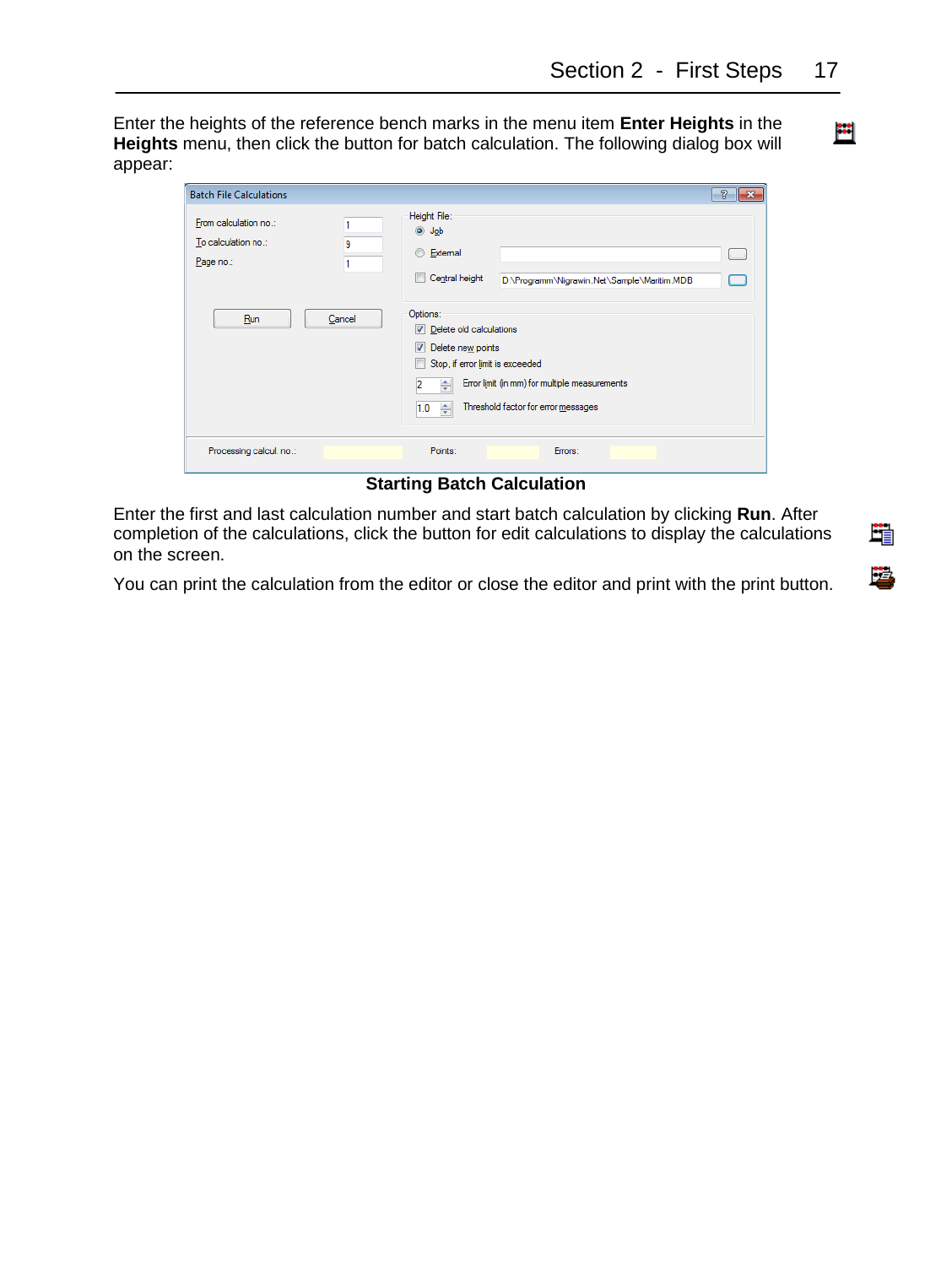### **Index**

| <b>Calculation numbers</b> |  |
|----------------------------|--|
|                            |  |
|                            |  |
|                            |  |
|                            |  |
|                            |  |
|                            |  |
|                            |  |
|                            |  |
|                            |  |
|                            |  |
|                            |  |
|                            |  |
|                            |  |
|                            |  |
|                            |  |
|                            |  |
|                            |  |
|                            |  |
|                            |  |
|                            |  |